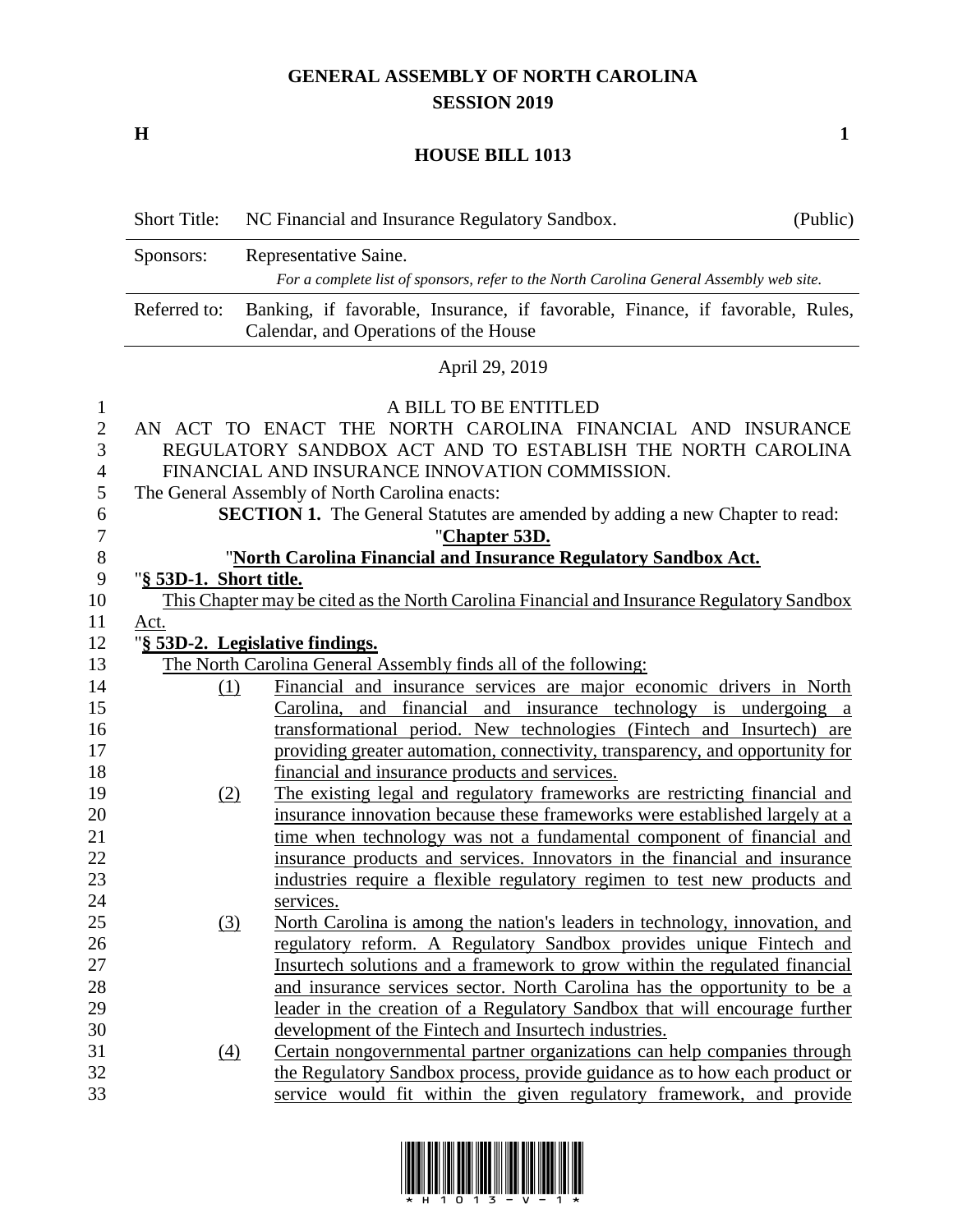|                            |                  | <b>General Assembly Of North Carolina</b>                                                |                  |                                            | <b>Session 2019</b>                                                                                     |
|----------------------------|------------------|------------------------------------------------------------------------------------------|------------------|--------------------------------------------|---------------------------------------------------------------------------------------------------------|
|                            |                  |                                                                                          |                  |                                            | technical assistance to support design and implementation of tests of product                           |
|                            |                  | and services.                                                                            |                  |                                            |                                                                                                         |
| "§ 53D-3. Definitions.     |                  |                                                                                          |                  |                                            |                                                                                                         |
|                            |                  | The following definitions apply in this Chapter:                                         |                  |                                            |                                                                                                         |
|                            | <u>(1)</u>       | Commissioner. - Commissioner of Banks.                                                   |                  |                                            |                                                                                                         |
|                            | (2)              | Controlling person. $-$ As defined in G.S. 53-208.42.                                    |                  |                                            |                                                                                                         |
|                            | (3)              |                                                                                          |                  |                                            | Innovation Commission. - The North Carolina Financial and Insurance                                     |
|                            |                  | Innovation Commission.                                                                   |                  |                                            |                                                                                                         |
|                            | $\left(4\right)$ |                                                                                          |                  |                                            | Regulatory Sandbox. $-$ A testing environment overseen by the Innovation                                |
|                            |                  |                                                                                          |                  |                                            | Commission in which a registrant may test a product or service on consumers.                            |
|                            |                  |                                                                                          |                  |                                            | "§ 53D-4. North Carolina Financial and Insurance Innovation Commission.                                 |
| (a)                        |                  |                                                                                          |                  |                                            | Mission. – There is established in the Office of the Commissioner of Banks the North                    |
|                            |                  |                                                                                          |                  |                                            | Carolina Financial and Insurance Innovation Commission. The Commission shall oversee the                |
|                            |                  |                                                                                          |                  |                                            | Regulatory Sandbox under this Chapter. The mission of the Commission is to develop a                    |
|                            |                  |                                                                                          |                  |                                            | regulatory environment that encourages and supports innovation, investment, and job creation in         |
|                            |                  |                                                                                          |                  |                                            | the financial and insurance industries among new and existing companies in this State.                  |
| (b)                        |                  |                                                                                          |                  |                                            | Membership. – The Commission shall have the following members:                                          |
|                            | (1)              |                                                                                          |                  |                                            | The Commissioner of Banks, or the Commissioner's designee, who shall serve                              |
|                            |                  | as the Chair.                                                                            |                  |                                            |                                                                                                         |
|                            | (2)              |                                                                                          |                  |                                            | The Commissioner of Insurance, or the Commissioner's designee.                                          |
|                            | (3)              | The Secretary of State, or the Secretary's designee.                                     |                  |                                            |                                                                                                         |
|                            | (4)              |                                                                                          |                  |                                            | The Attorney General, or the Attorney General's designee.                                               |
|                            | (5)              |                                                                                          |                  |                                            | The following public members, each of whom shall have a background in                                   |
|                            |                  |                                                                                          |                  |                                            | either financial services or technology or insurance services or technology:                            |
|                            |                  | <u>a.</u>                                                                                |                  | A public member appointed by the Governor. |                                                                                                         |
|                            |                  | <u>b.</u>                                                                                |                  |                                            | A public member appointed by the President Pro Tempore of the                                           |
|                            |                  | Senate.                                                                                  |                  |                                            |                                                                                                         |
|                            |                  | $\underline{c}$ .                                                                        |                  |                                            | A public member appointed by the Speaker of the House of                                                |
|                            |                  |                                                                                          | Representatives. |                                            |                                                                                                         |
|                            |                  |                                                                                          |                  |                                            | Each public member shall serve for a term of six years at the pleasure of the                           |
|                            |                  | members' appointee and may be reappointed.                                               |                  |                                            |                                                                                                         |
| (c)                        |                  |                                                                                          |                  |                                            | Quorum. – A majority of the members of the Commission constitutes a quorum.                             |
| (d)                        |                  |                                                                                          |                  |                                            | Compensation. $-$ The public members shall receive reimbursement for attending                          |
|                            |                  |                                                                                          |                  |                                            | meetings of the Commission in accordance with G.S. 138-5. The State Banking Commission                  |
|                            |                  | shall use funds within its budget to pay these expenses.                                 |                  |                                            |                                                                                                         |
|                            |                  | "§ 53D-5. Regulatory Sandbox.                                                            |                  |                                            |                                                                                                         |
| (a)                        |                  |                                                                                          |                  |                                            | A person registered under this Chapter as a Regulatory Sandbox registrant may                           |
|                            |                  |                                                                                          |                  |                                            | conduct a test of a product or service on consumers in accordance with this Chapter, any rules          |
|                            |                  |                                                                                          |                  |                                            | adopted under it, and any conditions imposed on the test by the Innovation Commission. Unless           |
|                            |                  |                                                                                          |                  |                                            | otherwise permitted by the Innovation Commission, the test shall not be conducted on more than          |
|                            |                  |                                                                                          |                  |                                            | 25,000 consumers and shall not affect transactions or policies exceeding fifty thousand dollars         |
| $(\$50,000)$ per consumer. |                  |                                                                                          |                  |                                            |                                                                                                         |
| (b)                        |                  |                                                                                          |                  |                                            | To the extent this section conflicts with a provision of State law not listed in this                   |
|                            |                  |                                                                                          |                  |                                            | subsection, this section controls. To the extent this section conflicts with a provision listed in this |
|                            |                  | subsection, the listed provision controls:                                               |                  |                                            |                                                                                                         |
|                            | (1)              | Chapter 24 of the General Statutes.                                                      |                  |                                            |                                                                                                         |
|                            | (2)              | Chapter 25A of the General Statutes.                                                     |                  |                                            |                                                                                                         |
|                            | (3)<br>(4)       | Chapter 25B of the General Statutes.                                                     |                  |                                            |                                                                                                         |
|                            | (5)              | Article 20 of Chapter 66 of the General Statutes.<br>Chapter 75 of the General Statutes. |                  |                                            |                                                                                                         |
|                            |                  | "§ 53D-6. Application to register in the Regulatory Sandbox.                             |                  |                                            |                                                                                                         |
|                            |                  |                                                                                          |                  |                                            |                                                                                                         |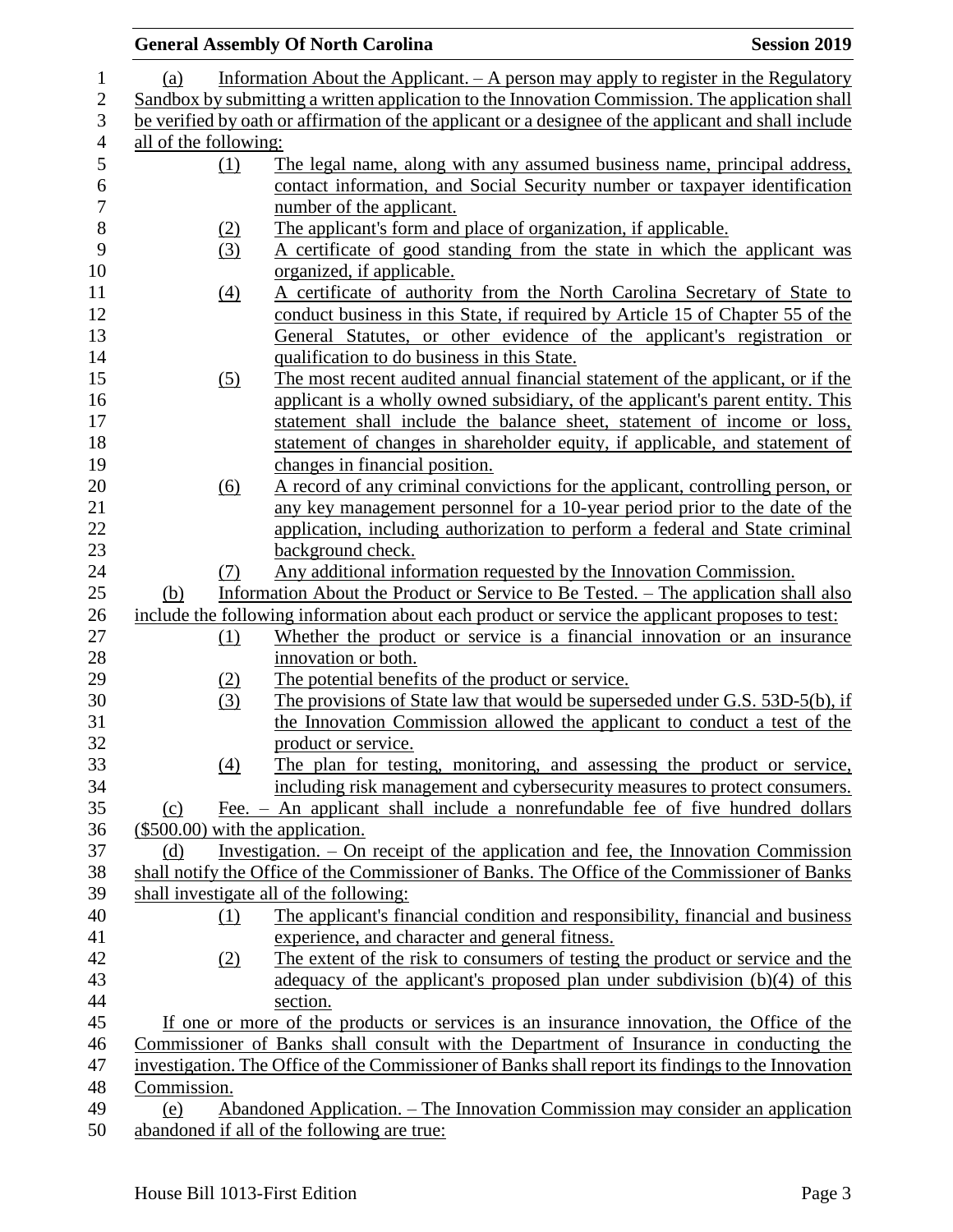|                          |                             | <b>General Assembly Of North Carolina</b>                                                         | <b>Session 2019</b> |
|--------------------------|-----------------------------|---------------------------------------------------------------------------------------------------|---------------------|
| $\mathbf{1}$             | (1)                         | The applicant fails to respond to a request for information by the Innovation                     |                     |
| $\sqrt{2}$               |                             | Commission within 30 days of the date of the request.                                             |                     |
| 3                        | (2)                         | The Innovation Commission has given the applicant 15 days' written notice of                      |                     |
| $\overline{\mathcal{L}}$ |                             | the Commission's intention to consider the application abandoned.                                 |                     |
| 5                        | (f)                         | Issuance of Registration. – The Innovation Commission shall decide on the                         |                     |
| 6                        |                             | application no later than 90 days after the date the application was submitted. The Innovation    |                     |
| $\boldsymbol{7}$         |                             | Commission may issue a Regulatory Sandbox registration to an applicant if the Commission          |                     |
| $8\,$                    | finds all of the following: |                                                                                                   |                     |
| 9                        | (1)                         | The applicant's financial condition is sound.                                                     |                     |
| 10                       | (2)                         | The applicant's business will be conducted honestly, fairly, equitably,                           |                     |
| 11                       |                             | carefully, efficiently, consistent with this Chapter's purposes and intent, and                   |                     |
| 12                       |                             | in a manner commanding the community's confidence and trust.                                      |                     |
| 13                       | (3)                         | The applicant and the applicant's controlling persons and key management                          |                     |
| 14                       |                             | personnel are qualified and of good character.                                                    |                     |
| 15                       | $\left(4\right)$            | The applicant's plan under subdivision $(b)(4)$ of this section includes adequate                 |                     |
| 16                       |                             | risk management and cybersecurity measures to protect consumers.                                  |                     |
| 17                       | (5)                         | No person on behalf of the applicant has knowingly made a material                                |                     |
| 18                       |                             | misstatement or omission in the application.                                                      |                     |
| 19                       | (6)                         | The applicant meets other similar requirements determined by the                                  |                     |
| 20                       |                             | Commission.                                                                                       |                     |
| 21                       | (g)                         | The Innovation Commission may impose conditions on a Regulatory Sandbox                           |                     |
| 22                       | registrant's test.          |                                                                                                   |                     |
| 23                       | (h)                         | Denial of Registration. – If the Innovation Commission denies an application, the                 |                     |
| 24                       |                             | Innovation Commission shall inform the applicant of each ground for the denial.                   |                     |
| 25                       |                             | "§ 53D-7. License expiration and renewal.                                                         |                     |
| 26                       | (a)                         | Expiration. - A Regulatory Sandbox registrant's registration expires two years after              |                     |
| 27                       | issuance.                   |                                                                                                   |                     |
| 28                       | (b)                         | <u>Renewal. – A Regulatory Sandbox registrant may apply to renew the registration by</u>          |                     |
| 29                       |                             | submitting a written application to the Commissioner no later than 30 days before the expiration  |                     |
| 30                       |                             | date. The renewal application shall contain the same information and include the same fee as the  |                     |
| 31                       |                             | initial application as provided in G.S. 53D-6. An application that is submitted after the date 30 |                     |
| 32                       |                             | days before the expiration date but before the expiration date shall also include a nonrefundable |                     |
| 33                       |                             | late fee of one hundred dollars (\$100.00). The Commissioner shall consider a renewal application |                     |
| 34                       |                             | and investigate the registrant in the same manner as an initial application as provided in        |                     |
| 35                       |                             | G.S. 53D-6. The registrant's registration shall be effective during the pendency of the renewal   |                     |
| 36                       | application.                |                                                                                                   |                     |
| 37                       | "§ 53D-8. Surety bond.      |                                                                                                   |                     |
| 38                       | (a)                         | The Innovation Commission may require that a Regulatory Sandbox registrant post a                 |                     |
| 39                       |                             | surety bond for the benefit of any consumers harmed by the test. If the Commission does require   |                     |
| 40                       |                             | a bond, the Commission shall specify the amount of the bond. The Innovation Commission may        |                     |
| 41                       |                             | also require the Regulatory Sandbox registrant to obtain insurance coverage to address any        |                     |
| 42                       |                             | cybersecurity risks of the test. Any consumers harmed by the test shall be the beneficiaries of   |                     |
| 43                       | this insurance coverage.    |                                                                                                   |                     |
| 44                       | (b)                         | In lieu of a surety bond, the Innovation Commission may allow a Regulatory Sandbox                |                     |
| 45                       |                             | registrant to deposit the following with the Commissioner, or with a bank in this State approved  |                     |
| 46                       |                             | by the Commissioner, in an aggregate amount, based upon principal amount or market value,         |                     |
| 47                       |                             | whichever is lower, of not less than the amount of the surety bond:                               |                     |
| 48                       | <u>(1)</u>                  | Unencumbered cash.                                                                                |                     |
| 49                       | (2)                         | Unencumbered interest-bearing bonds.                                                              |                     |
| 50                       | (3)                         | Unencumbered notes.                                                                               |                     |
| 51                       | (4)                         | Unencumbered debentures.                                                                          |                     |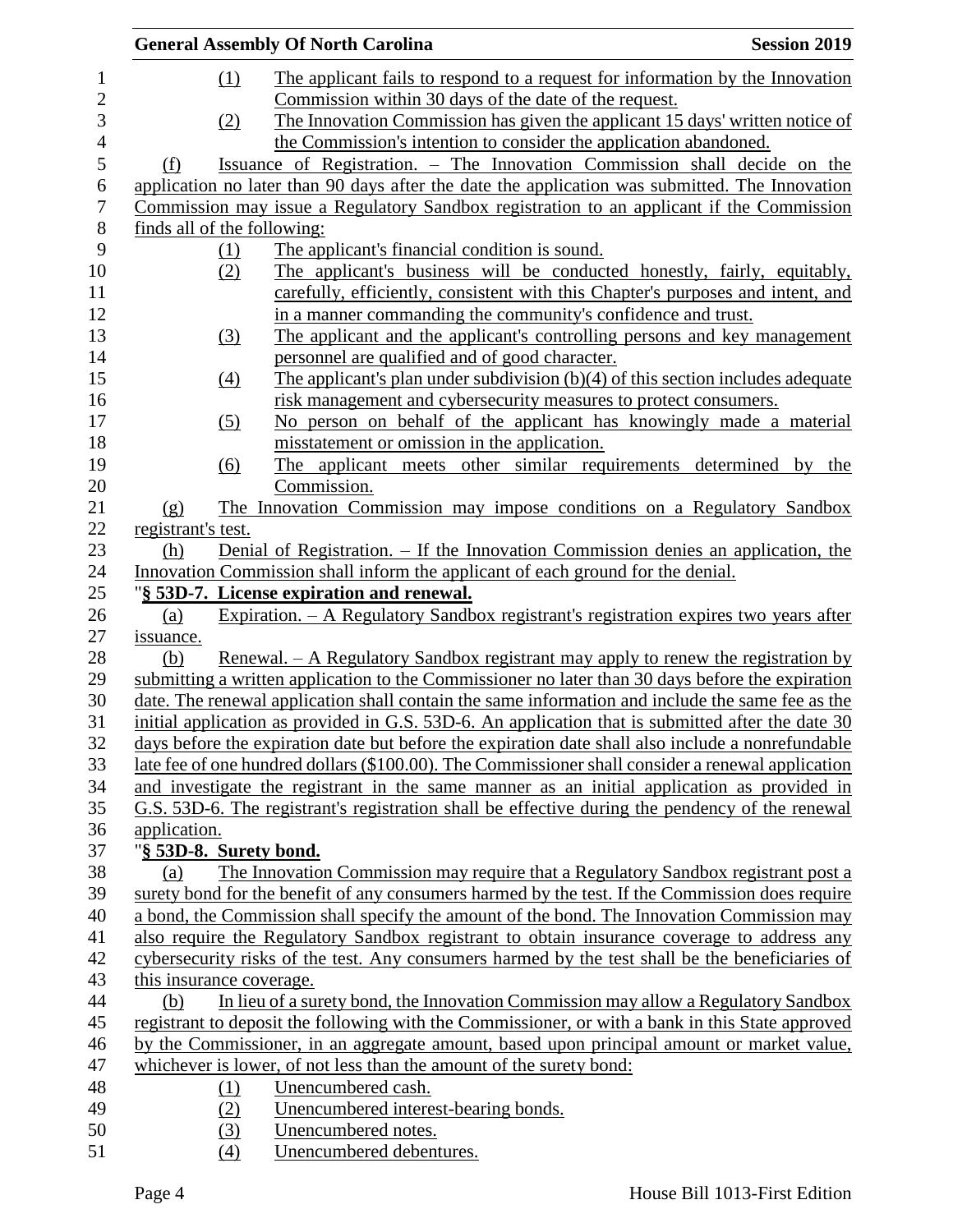|              |                  | <b>General Assembly Of North Carolina</b>                                                                                                                                             | <b>Session 2019</b> |
|--------------|------------------|---------------------------------------------------------------------------------------------------------------------------------------------------------------------------------------|---------------------|
|              | (5)              | Unencumbered obligations of the United States or of any agency or                                                                                                                     |                     |
|              |                  | instrumentality of the United States or unencumbered obligations guaranteed                                                                                                           |                     |
|              |                  | by the United States.                                                                                                                                                                 |                     |
|              | (6)              | Unencumbered obligations of this State or of any political subdivision of this                                                                                                        |                     |
|              |                  | State or unencumbered obligations guaranteed by this State.                                                                                                                           |                     |
|              |                  | A deposit under this subsection shall be for the benefit of any consumers harmed by the test,                                                                                         |                     |
|              |                  | but the Regulatory Sandbox registrant is entitled to all interest and dividends earned on the                                                                                         |                     |
| deposit.     |                  |                                                                                                                                                                                       |                     |
| (c)          |                  | The surety bond or deposit shall remain in place for no less than one year after the                                                                                                  |                     |
|              |                  | Regulatory Sandbox registrant ceases to be registered. The Regulatory Sandbox registrant shall                                                                                        |                     |
|              |                  | give the Commissioner 90 days' written notice before cancelling the surety bond or withdrawing                                                                                        |                     |
| the deposit. |                  |                                                                                                                                                                                       |                     |
|              |                  | "§ 53D-9. Prohibited conduct.                                                                                                                                                         |                     |
|              |                  | A Regulatory Sandbox registrant is prohibited from doing any of the following:                                                                                                        |                     |
|              | (1)              | Employing, directly or indirectly, any scheme, device, or artifice to defraud                                                                                                         |                     |
|              |                  | or mislead a person.                                                                                                                                                                  |                     |
|              | (2)              | Making any false statement or omitting a material fact in connection with (i)                                                                                                         |                     |
|              |                  | any information or report filed with a State or federal agency or (ii) any                                                                                                            |                     |
|              |                  | investigation or examination conducted by the Commissioner or another State                                                                                                           |                     |
|              |                  | or federal agency.                                                                                                                                                                    |                     |
|              | (3)              | Knowingly withholding, concealing, mutilating, or destroying any evidence                                                                                                             |                     |
|              |                  | during an investigation or examination by the Commissioner under this                                                                                                                 |                     |
|              |                  | Chapter.                                                                                                                                                                              |                     |
|              | (4)              | Violating any applicable federal law.                                                                                                                                                 |                     |
|              | (5)              | Violating any State laws listed in G.S. 53D-5(b).                                                                                                                                     |                     |
|              |                  | "§ 53D-10. Commissioner's authority to investigate and examine.                                                                                                                       |                     |
| (a)          |                  | Investigation and Examination. $-$ In addition to the Commissioner's authority to<br>investigate an applicant in connection with an initial application under G.S. 53D-6 or a renewal |                     |
|              |                  | application under G.S. 53D-7, the Commissioner may investigate and examine a Regulatory                                                                                               |                     |
|              |                  | Sandbox registrant at any time to determine compliance with this Chapter.                                                                                                             |                     |
| (b)          |                  | Powers. - In investigating and examining a Regulatory Sandbox registrant, the                                                                                                         |                     |
|              |                  | Commissioner may do any of the following:                                                                                                                                             |                     |
|              | (1)              | Access any records, regardless of the location, possession, control, or custody                                                                                                       |                     |
|              |                  | of the records. The Commissioner may take possession of and control access                                                                                                            |                     |
|              |                  | to the records in the place where they are usually kept. No person shall remove                                                                                                       |                     |
|              |                  | or attempt to remove the records except pursuant to a court order or with the                                                                                                         |                     |
|              |                  | Commissioner's consent.                                                                                                                                                               |                     |
|              | (2)              | Subpoena any person to produce any evidence the Commissioner deems                                                                                                                    |                     |
|              |                  | relevant to the investigation or examination.                                                                                                                                         |                     |
|              | (3)              | Administer oaths and examine any person under oath concerning the                                                                                                                     |                     |
|              |                  | registrant's business.                                                                                                                                                                |                     |
|              | $\left(4\right)$ | Retain attorneys, accountants, other professionals, and specialists as                                                                                                                |                     |
|              |                  | investigators, examiners, or auditors to conduct or assist in conducting the                                                                                                          |                     |
|              |                  | investigation or examination.                                                                                                                                                         |                     |
|              | (5)              | Enter into agreements or relationships with other government officials or                                                                                                             |                     |
|              |                  | regulatory associations to improve efficiencies and reduce regulatory burden                                                                                                          |                     |
|              |                  | by sharing resources, standardized or uniform methods or procedures, and                                                                                                              |                     |
|              |                  | evidence obtained under the Commissioner's authority.                                                                                                                                 |                     |
|              | (6)              | Use, hire, contract for, or employ publicly or privately available analytical                                                                                                         |                     |
|              |                  | systems, methods, or software to investigate or examine a registrant.                                                                                                                 |                     |
|              |                  |                                                                                                                                                                                       |                     |